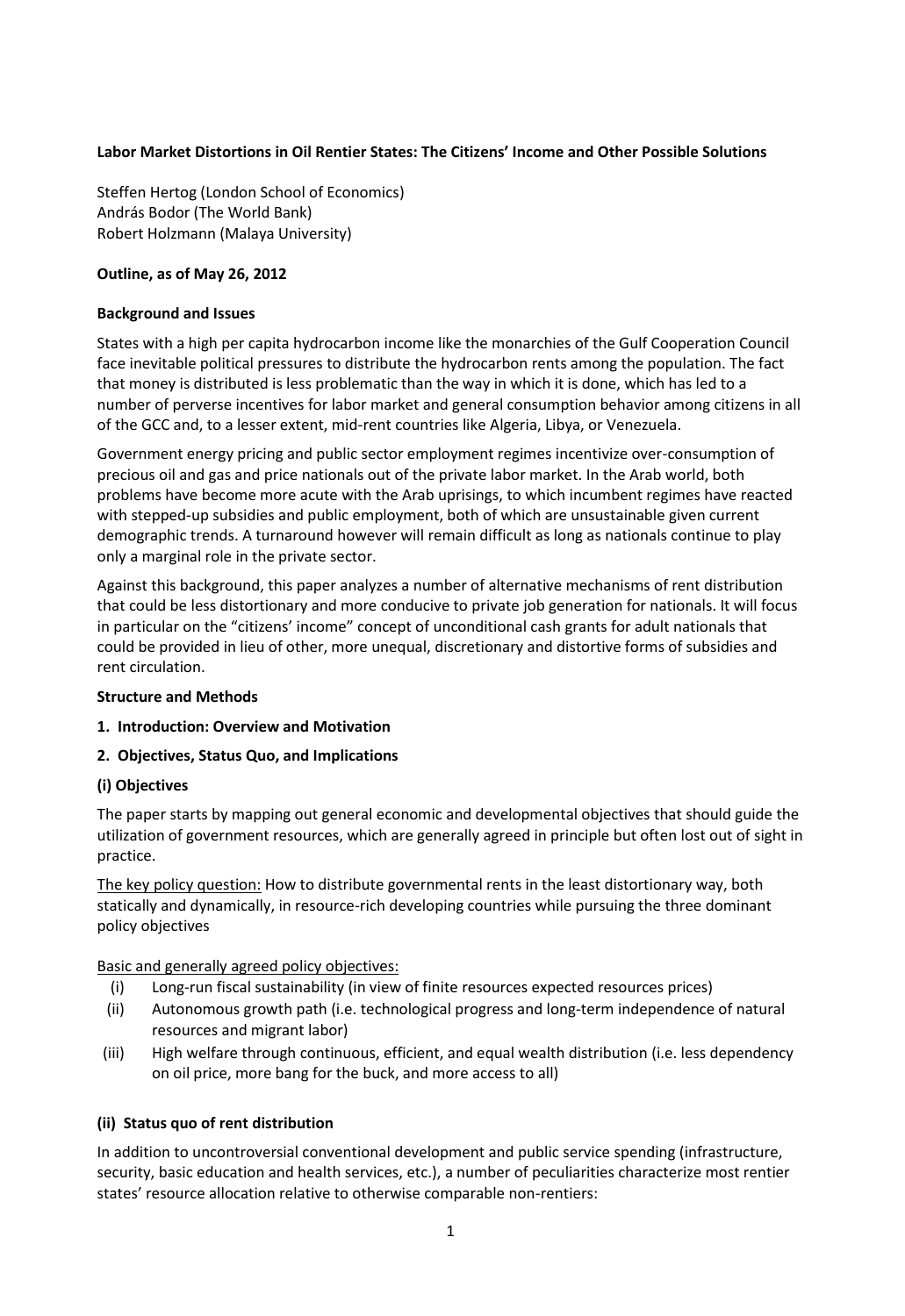- Over-employment of citizens in the public sector at wages above their marginal productivity
- Direct or indirect provision of energy to consumers and industry for free or below market prices or opportunity costs
- Free or subsidized public goods and services above international standards, including fully free health care, subsidized or free housing, free higher education, consumer and producer subsidies for specific goods and sectors

### *An empirical illustration of the Saudi case*

The structure and broad scope of rent-financed subsidies in Saudi Arabia

- Public employment: benchmarking high-rent countries against non-oil developing and developed countries
- Underpricing of public services and domestic energy: opportunity costs
- Expatriate labor markets as means to address Dutch disease and as a source of private rent: estimates

### **(iii) The economic implications**

The economic implications of the status quo of rent distribution are comparable in all developing world rentier economies and result in an inconsistency of current wealth distribution with all of the three objectives outlined above – fiscal sustainability, autonomous growth path, and better wealth distribution – and unsolvable tensions among them. The paper will offer a short summary for each of them.

Basic to all economic implications are the labor market distortions that the current subsidy approach introduces to the national labor force which will be highlighted specifically with regard to

- Educational choices
- Public employment preferences and queuing
- Private sector wage and productivity gaps to foreign workers

# **3. Investigating Alternative Approaches: The Citizens' Income Compared**

Realistically speaking, some distribution of rents to the population has to happen. At least in the short run, a reasonable level of citizens' welfare is not realistic just on the basis of a free private labor market, even if migration levels are reduced. Beyond this, there arguably is a moral imperative that some of the national wealth should be shared – at least on a level that would guarantee a permanent income stream – independent of existing welfare levels. How much welfare to provide through rent distribution is also a moral and political decision that economic optimality considerations alone cannot solve. Economics comes in when deciding \*how\* to distribute however. The paper discusses the citizens' income concept as a complement and/or substitute to the above channels of rent distribution, and its putative effects on all three above objectives

# **(i) Introducing the "citizens' income" concept**

- What is a "citizen's income"?
- How is it expected to avoid the above problems/able to contribute to the three objectives?
- The "basic income" debate in the OECD and the concept's unique applicability in the GCC context – a brief literature review

#### **(ii) Micro-economic and labor market implications of a citizen's income**

The static and dynamic impact on the three above-mentioned objectives will be analyzed relative to

- A stylized status quo
- A hypothetical "brutal austerity" scenario without any distribution of rents to citizens